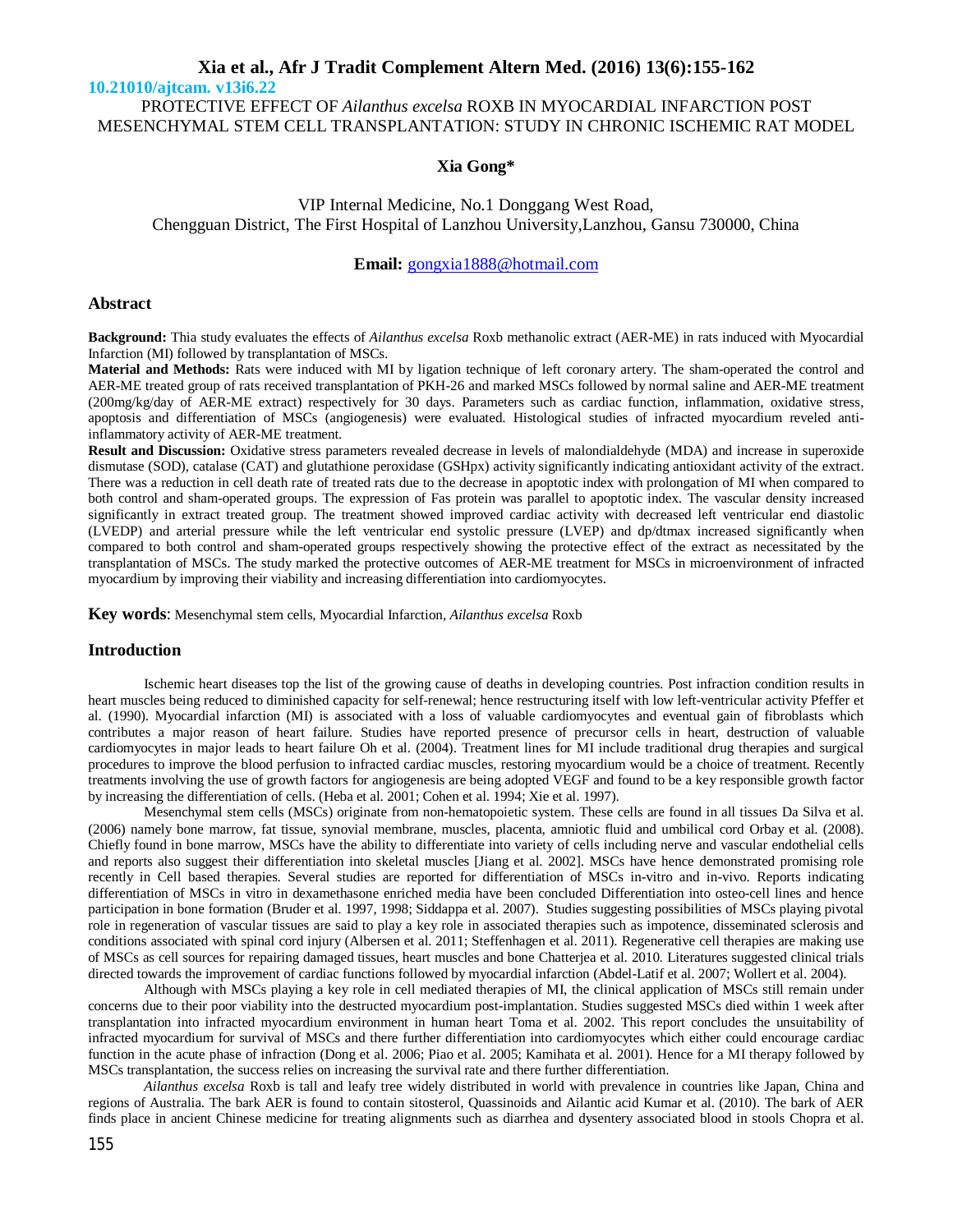#### **10.21010/ajtcam. v13i6.22**

(1958). In Australia the bark is used for its activities such as anthlementic, malaria and asthma Kirtikar (2003). African traditional medicines have established role of bark extracts in conditions of high blood pressure Sharma (1996). The methanolic extract of leafs found to contain six flavonoids demonstrated ACE inhibitory activity Loizzo et al. (2007).

As far as the use of traditional drug therapies associated with chronic myocardial infraction are concerned studies have shown synergistic role of Angiotensin Converting Enzyme inhibitors (ACEi) in expression of VEGF in process of angiogenesis in myocardial infracted rats treated with MSCs cell lines. Studies have concluded role of angiotensin system in angiogenesis and growth factors. There are few reports correlating link between role of ACEi and expression of VEGF in process of angiogenesis Dan-Yang et al. (2004).

The goal of present study was to evaluate possible working mechanisms for AER-ME on transplanted MSCs in rats subjected to infraction. The study would also establish experimental evidences for the use of this flavonoids enriched methanolic extract as a supplement during cellular therapy of MI.

# **Materials and Methods**

### **Chemicals**

For the experiments, reagents and diagnostic kits involved in the study include Fetal bovine serum (FBS), penicillin and streptomycin, Low-Dulbecco's modified Eagle's medium (L-DMEM), trypsin-EDTA, were procured from Gibco-BRL (USA); oxidative stress measuring kits for assay of MDA, SOD, CAT and GSHpx were obtained from Nanjing Jiancheng Bio. Ins. (China). The methanolic extract of Ailanthus excels (Roxb) was produced in own lab from leaves of the same using a soxhlet assembly. The Cell Death Detection kit (*In situ*) was procured from Nanjiang Bio. Ins. China; Antibody used in the study Fas was obtained from San Diego, CA, USA (Antibody Design Labs) remaining chemicals obtained from Sigma (USA).

#### **Animals**

For the study, male Sprague-Dawley rats weighing between  $250 \pm 20$  g were supplied by Shanghai Medical College from the Department of Experimental Animal Center (Shanghai, China). Animals were kept in polyethelene cages supplied with adequate food and water and maintained as per the guidelines given by institutional ethical committee.

#### **Isolation and Culture of MSCs**

The process started with the collection of bone marrows from tibias and femurs of male Sprague-Dawley rats. The MSCs were separated by method described by Yan-Li Liu et al [27] in which femurs were injected by a needle to collect the marrow under strict aseptic conditions. After collecting the marrow the cells were subjected to repeated washing by L-DMEM. After washing cells underwent centrifugation in a cooling centrifuge at 1500 x g for 20 min followed by resuspension in DMEM medium enriched by 10% FBS, 100 U/ml penicillin, 2 mM/L L-glutamine followed by 100g/L streptomycin. The whole mixture was subjected to seeding into flasks. After 24 hr the non-adherent free cells were removed by switching the culture medium after 48 and 72 hr.

After MSCs had grown to 80% obtained cells were plated again in two separate new flasks. Preparation of subculture was done by re-suspending the cells in mixture of 0.25% trypsin + 0.02% EDTA and tagged with 4'6-diamino-2'-phenylindole (DAPI, Roche Diagnostics) before implanting them in the experiment.

#### **Model for Myocardial Infarction and Transplantation of MSCs**

The MI model was created by ligation technique of left coronary artery in Sprague-Dawley rats according to the process described by Pouzet et al. (2000). Pentobarbital sodium (45 mg/kg Intraperitoneally (IP)) was used to anesthetize rats which were ventilated tracheally by normal environmental air using a ventilator (CIV 101, Colombus Instruments, Colombus, OH). The heart was operated for left thoracotomy, the procedure for Ligation of coronary artery was carried out 1-2 mm directed away from the line between the left and the right border of the pulmonary conus and left atrial appendage respectively. Echocardiography (ADI Instruments, Houston, USA) was done to confirm MI by monitoring the ejection fraction of the ligation operated rats. The Ligated rats were transplanted with 200 μl of suspension bearing a total sum-up of  $1x10<sup>5</sup>$  MSCs which were tagged with a cell tracker dye PKH-26 red fluorescent cell (Red Fluorescent Cell Linker Kit; Sigma) injected in four different sites surrounding infracted myocardium using a tuberculin injection. The animals underwent surgery for closure of chest cavity followed by transplantation of MSCs. Grafted rats underwent recovery in a chamber under controlled temperature conditions until were found reasonably alert and mobile. Animals were then shifted to cages.

Rats were divided into three groups as sham-operated, control and AER-ME treated groups (n=18). The sham-operated group rats were subjected to MI infraction by ligation but were not transplanted with MSCs cell cultures. The control group received MSCs transplantation followed by 3 ml normal saline solution (0.9% Sodium chloride IP) and AER-ME treated post MSCs transplanted group received 200 mg/kg/day of methanolic extract IP. The treatment regimens were split into two IP injections/day. After 1, 7 and 30 days of MSCs transplantation and respective treatments hearts of six rats from each group were surgically removed and fixed using 4% neutral formaldehyde for further studies.

#### **Assessment of Cardiac Activity**

After MSCs transplantation cardiac function was measured as per the protocol described by Yan-Li Liu et al (2014). After 30 days sham-operated, control and AER-ME treated group rats (6 from each group); cardiac activity of animals was monitored using a physiological recorder (J. Tongyong Indu. Co., Ltd., China). Rats were anesthetized using Ketamine 100mg/kg and Xulazine 1.5 mg/kg after recording the weights of each subject carefully followed by application of transducer (Jinjiang T. Ind. Ltd. China) on the thorax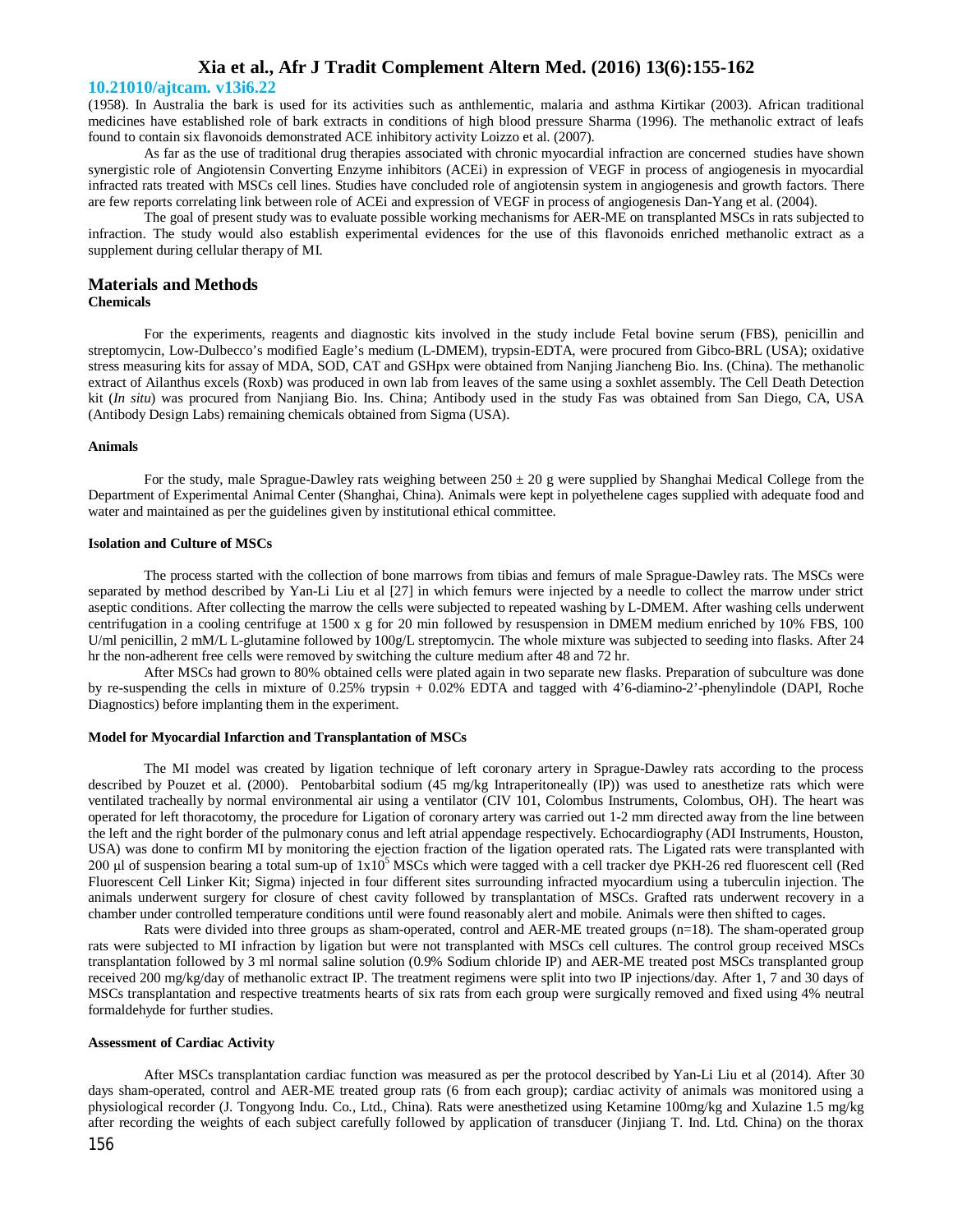#### **10.21010/ajtcam. v13i6.22**

region (Left). The visualization of heart (left ventricle) was done by viewing axially opting a 2-dimensional mode.

A cannula was inserted inside the left ventricle. Parameters such as LVEDP, LVESP, left ventricular  $\pm$  dp/dt (maximum rate of pressure rise) and arterial pressure were calculated using EC Toolbox software (Emory University, USA).

#### **Histopathological Examination**

All the animals treated for 1 and 30 days of treatments of normal saline and AER-ME were sacrificed by a high amount of anesthesia. The sacrificed rats were operated and cardiac tissues of the left ventricle were recovered and subjected to fixation process in 4% p-formaldehyde (for *in situ* perfusion fixation) by inserting a needle in the left ventricle via left atrium. The recovered tissues of myocardium were fixed in wax paraffin and were sliced into sections of 5 μm for histological studies. Staining of sections was done by hematoxylin and eosin dies (H&E) as per the instructions given by the manufacturers (Beyotime Bio. Inst.China). Stained sections were subjected to microscopic analysis at 100x and 400x.

#### **Determination of Oxidative Stress Markers**

For the study the rat models for MI divided into three group treatments were used. Sham-operated, control and AER-ME group rats were sacrificed after 1, 7 and 30 days of treatments using high dose anesthesia. Animals were operated along the greater curvature for removal of heart and washed with phosphate buffer saline (PBS). The heart was homoginated using a tissue homogenizer and then the homogenates were subjected to centrifugation (10,000 rpm for 15 min), the supernatant of heart tissue homogenates were subjected to oxidative stress assay for antioxidant enzymes using kits for measuring activity of GSH-Px, CAT and SOD. Marker for lipid per oxidation MDA content assays were done using kits, all the protocols were done according to the procedure given by the manufacturer.

#### **In Situ Cell Death Detection and Histochemical Analysis**

The tissue sections from animals were subjected to Terminal dUTP nick-end labeling (TUNEL) assay using cell death detection kit (Nanjing KeyGen Biochemical Institute, Nanjing, China). The procedure followed was as per the manufacturer instructions. The stained tissue sections were observed by conofocal microscope (Leica, Germany). AI was computed by dividing count of TUNEL-positive cells with that of transplanted PKH-26 pre-labeled cells.

Vascular density studies were carried in 6 animals from each group; animals were sacrificed on day 30 after transplantation of MSCs followed by respective treatments. The sections were subjected to hematoxylin and eosin staining. Counting of capillary vessels was done in zone of tissues subjected to infraction. Angiogenic effect followed by MSCs transplantation was assessed by making capillary vessels count within the infracted zone under light microscopy at  $400 \times$  magnification for five different regions in the infracted area in both the groups and results were represented as the average of capillary vessels/0.2 mm<sup>2</sup>area.

#### **Study for Expression of VEGF Protein**

Western blot analysis was done using polyclonal antibodies of rabbit against VEGF (Zymed lab.Co.). The myocardial tissues of rats were homogenized in mixture of 0.1 % Tween-20 buffer and protease inhibitor. Protein of volume 50 μg was transferred to tissue containing buffer and was bundled on a 7.5 % sodium dodecyl sulfate-polyacrylamide gel followed by blotting using a polyvinylidene fluoride membrane. After 2 hr waiting time the membrane was transferred with primary antibody (1:200) and incubated. The membrane was then incubated with horseradish peroxidase labeled with a secondary antibody diluted at a ratio of 1:1000. Densitometric analysis revealed formation of positive protein bands obtained on exposure to di-aminobenzidine. Quantitative analysis of myocardial tissue for VEGF was calculated by performing enzyme immunoassay. The VEGF levels were quantified similarly 7 days after the culture of transplanted MSCs Xu et al. (2005).

#### **Statistical Treatments**

All results are described as average SEM and were calculated using statistical software (GraphPad Prism 5). P values were calculated using the data.

## **Results**

#### **Characterization of Mscs for Presence of Surface Markers**

The cultured MSCs were found positive for mesenchymal markers including CD44, CD105, and CD90 and did not express surface markers for hemotopoietic stem cells i.e. CD45, macrophages CD14 and markers for lymphocytes CD34.

#### **Assessment of Cardiac Function Followed by AER-ME Treatment**

The sham-operated, control and AER-ME group rats (n=6) were assessed for variety of parameters of echocardiography followed by analysis of hemodynamics. Both the AER-ME and control groups demonstrated decreased left ventricular end diastolic pressure (LVEDP) and Arterial pressure (systolic and diastolic) while the LVESP and dp/dtmax increased showing protective effect of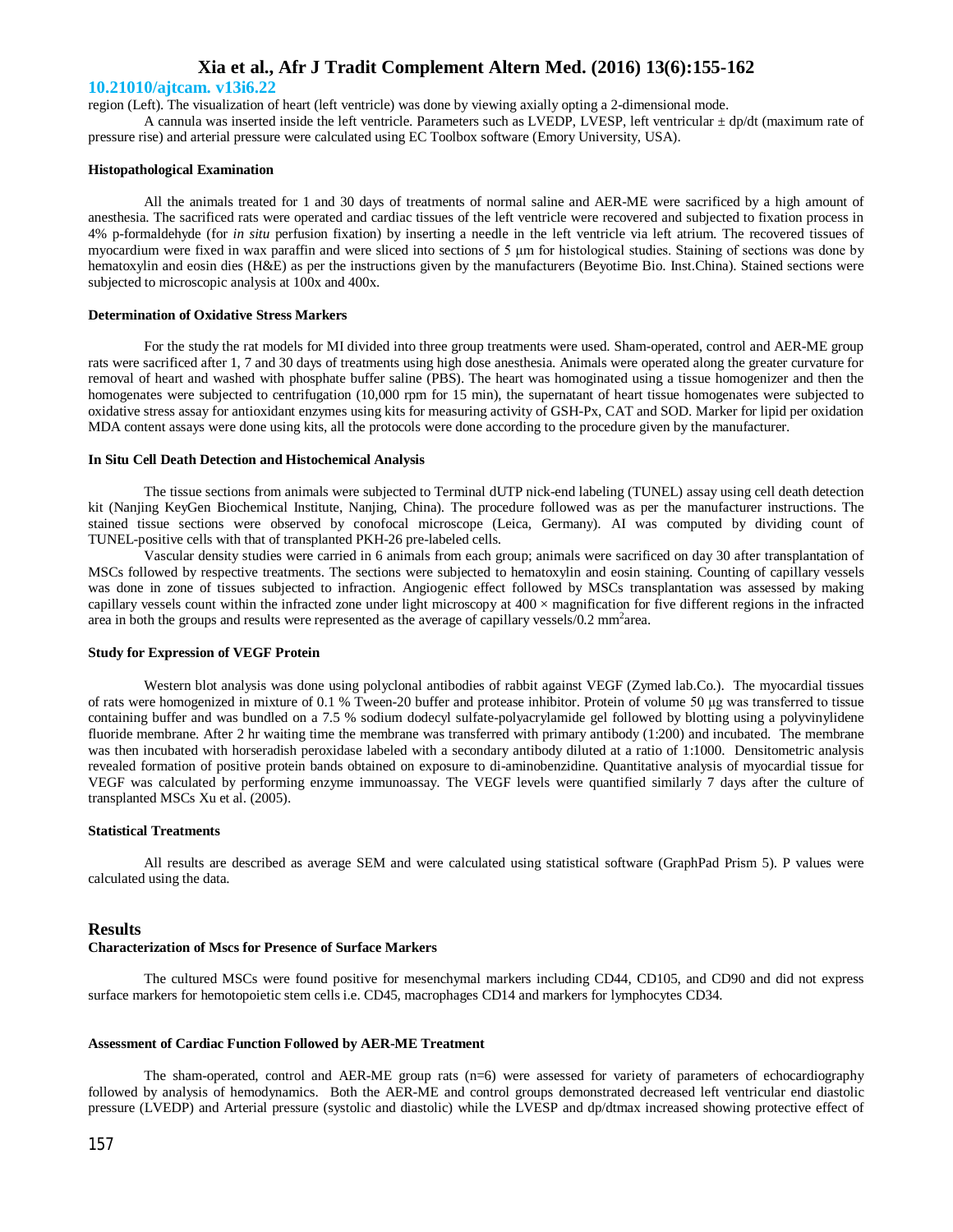### **10.21010/ajtcam. v13i6.22**

MSCs treatments. Results when compared to control group the AER-ME group showed significant improvement in cardiac function parameters proving ameliorating effect in MI rats. The results are presented in Table 1.

## **Effect on MI-Induced Heart Inflammation**

Histopathology of myocardial tissues subjected to H&E staining, the images showed MI induced changes in the myocardium makeable by the presence of mononuclear cells, eosinophils, macro phagocytes, polymorph nuclear neutrophils and fragments of necrotic myocardial fibers. When compared to group supplemented with AER-ME followed by MSCs transplantation after 30 days, reduction in number of inflammatory cells was observed in the stained sections (Fig. 1).

Table 1: Results of cardiac function, data are produced as the mean  $\pm$  SEM for n=6. <sup>a</sup>P<0.005 compared to sham-operated day 1,  $\rm ^bP<0.005$  compared to day 1 rats,  $\rm ^{a,b}P<0.05$  compared to sham-operated and control groups.

|                 | $Dav-1$         |                              |                             | $Day-30$                |                       |                                 |
|-----------------|-----------------|------------------------------|-----------------------------|-------------------------|-----------------------|---------------------------------|
| Groups          | Sham-           | <b>Control</b>               | <b>AER-ME</b>               | Sham-                   | Control               | <b>AER-ME</b>                   |
|                 | operated        |                              | <b>Treated</b>              | <b>Operated</b>         |                       | <b>Treated</b>                  |
| <b>LVEDP</b>    | $11.2 \pm 0.46$ | $9.1 \pm 0.33$ <sup>a</sup>  | $9.3 \pm 0.40^{\circ}$      | $12.9 \pm 0.68^b$       | $8.3 \pm 0.45^{a,b}$  | $7.9 \pm 0.23^{a,b}$            |
| (mmHG)          |                 |                              |                             |                         |                       |                                 |
| <b>LVESP</b>    | $101.3 + 2.93$  | $88.9 + 2.33$ <sup>a</sup>   | $90.1 \pm 2.98^{\text{a}}$  | $92.3 \pm 2.2^b$        | $102 \pm 2.44^{a,b}$  | $110\pm3.16^{a,b}$              |
| (mmHG)          |                 |                              |                             |                         |                       |                                 |
| $dp/dt$ max     | $5960 \pm 75.3$ | $6167 \pm 93.4$ <sup>a</sup> | $6250 \pm 69.52^{\text{a}}$ | $5530 \pm 57.8^{\circ}$ | $6650 \pm 81.5^{a,b}$ | $8430 \pm 57.74$ <sup>a,b</sup> |
| (mmHg/sec)      |                 |                              |                             |                         |                       |                                 |
| <b>Arterial</b> | $126 + 5.77$    | $102 \pm 3.01$ <sup>a</sup>  | $107 + 2.92^{\text{a}}$     | $155 \pm 6.45^{\circ}$  | $110 \pm 2.89^{a,b}$  | $116 \pm 2.78^{a,b}$            |
| pressure        |                 |                              |                             |                         |                       |                                 |
| (systolic)      |                 |                              |                             |                         |                       |                                 |
| (mmHG)          |                 |                              |                             |                         |                       |                                 |
| <b>Arterial</b> | $102 \pm 2.89$  | $88 \pm 3.15$ <sup>a</sup>   | $95 \pm 2.7^{\circ}$        | $112 \pm 2.92^b$        | $93 \pm 3.01^{a,b}$   | $89 \pm 3.01^{a,b}$             |
| pressure        |                 |                              |                             |                         |                       |                                 |
| (diastolic)     |                 |                              |                             |                         |                       |                                 |
| (mmHG)          |                 |                              |                             |                         |                       |                                 |



**Figure 1:** Anti-inflammatory effect using H&E staining images of cardiac muscles (A) The sham operated group showing necrosis of myocardial tissues, signs of infiltration of neutrophils. (B) Control group rats showing healing of necrosis of myocardial tissues (C) AER-ME treated group shows decreased tissue necrosis and infiltration of neutrophils**.**

## **Anti-Oxidant Effects of AER-ME on the Heart Tissue Homogenates**

For the study AER-ME, control and sham-operated group rats were sacrificed (day 1,7 and 30) and cardiac tissue homogenates were evaluated for levels of SOD, CAT and GSH-Px and MDA. Results demonstrated significant antioxidant potential of MSCs treatments in both the treated groups showing an increase in activity levels of SOD, CAT and GSH-Px and decrease in levels of Malondialdehyde a lipid per-oxidation product as compared to sham-operated rats. The results demonstrated a synergistic effect of AER-ME treatment on oxidative stress markers, the results were significant  $(p<0.05)$  and are presented in Figure 2.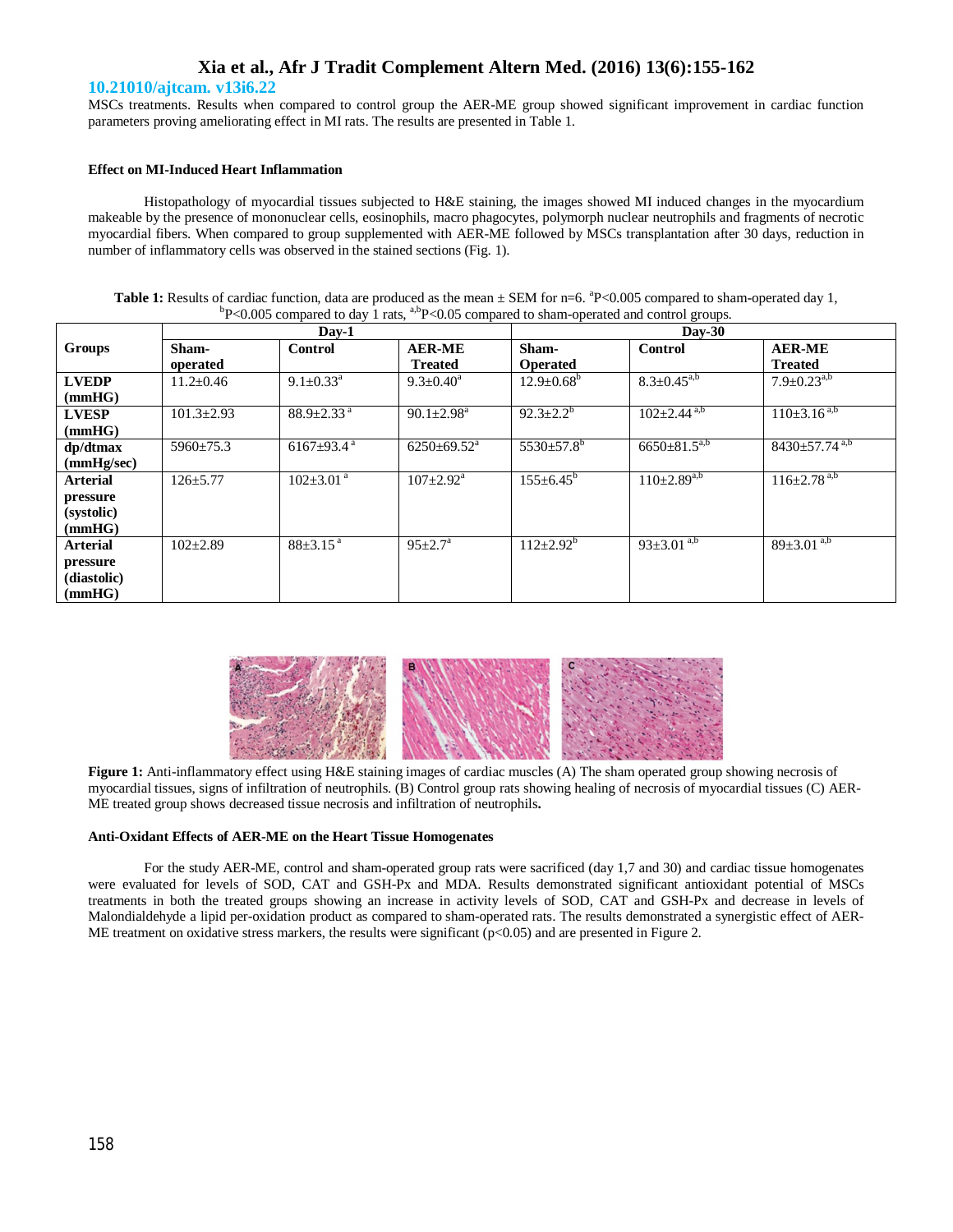

**Xia et al., Afr J Tradit Complement Altern Med. (2016) 13(6):155-162 10.21010/ajtcam. v13i6.22**

**Figure 2:** Results of AER-ME treatment followed by MI caused oxidative stress. Levels of SOD, CAT, GSH-Px and MDA. \*P<0.001 compared to sham-operated group day 1,  $P<0.001$  compared to control day 1,  $P<0.001$  compared to sham-operated day 7,  $P<0.001$ compared to sham-operated day 30.



**Figure 3:** Images by conofocal microscope showing PKH-26 labeled cells (Red) and TUNEL assay cells (green) in control and ASE-ME extract treated groups on day-1 and day-30 of treatment.

#### **Effect of AER-ME Extract on MI-Induced Mscs Apoptosis**

The MI induced rats were transplanted with PKH-26 labeled MSCs cells into the infracted region. The apoptosis of cells was identified by TUNEL assay staining positive with green. The images by conofocal microscope showing PKH-26 (red color) and TUNEL (green color) which suggested programmed cell death post implantation of MSCs cells (figure 3). Results demonstrated apoptotic index (AI) significantly decreased in AER-ME treated rats (P<0.001) against control and sham-operated group of rats. After transplantation of MSCs the AI index increased in all the three groups when analysed on day-1 and day-30. The results are presented in figure 4.

#### **Evaluation of Angiogenic Effect (Vascular Density Studies)**

Vascular density studies were done to mark the angiogenic effects. Microscopic evaluation was done by light microscope (magnification,  $400 \times$ ) for sections stained with hematoxylin and eosin. Counting of capillaries in infracted zones revealed differentiation of MSCs into new capillaries in the ASE-ME and control groups which were subjected to infraction followed by MSCs transplantation, while the sham-operated group showed no evidence of angiogenesis and also showed a higher death rate. The group of rats supplemented with AER-ME treatment (for 30 days) presented results having vascular density significantly higher (P<0.001) versus the control group rats, suggesting a synergistic role of the AER-ME supplementation. Examination of peri-infracted area do not exhibited a variation in vascular density in both the groups. The results of vascular density are shown in figure 5.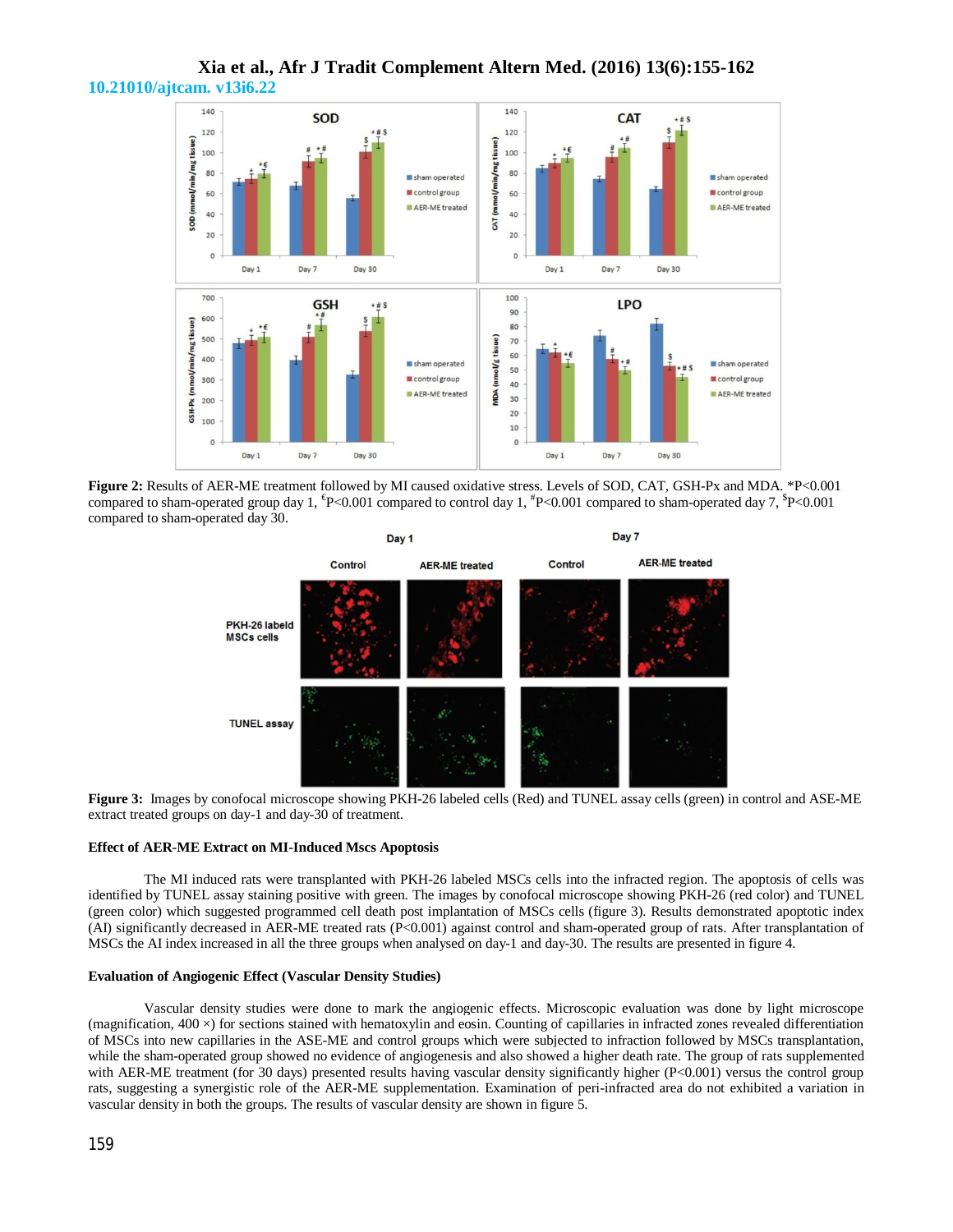# **Xia et al., Afr J Tradit Complement Altern Med. (2016) 13(6):155-162 10.21010/ajtcam. v13i6.22**



**Figure 4:** Results of AER-ME treatment on AI in sham-operated, control and AER-ME treated groups. \*P<0.005 against respective sham-operated group, <sup>\$</sup>P<0.005 against respective control, <sup>#</sup>P<0.005 against respective sham-operated group, <sup>@</sup>P<0.005 against respective control.

#### **Analysis of VEGF (Western Blot Analysis)**

Results of Western blot analysis (figure 6) showed increase in the VEGF protein levels 7 days after MSCs transplantation in both the control and AER-ME treated groups. It was found that levels of VEGF decreased in sham-operated rats. The enzyme immunoassay (ELISA) suggested levels of VEGF increased significantly in AER-ME treated rats as compared to control group rats. Results are presented in figure 6.







**Figure 6:** (A) Results of Western blot for expression of Fas protein (B) Quantitative study of myocardial tissue contents of VEGF. AER-ME treated group \*P<0.001compared to sham-operated and <sup>@</sup>P<0.001 against control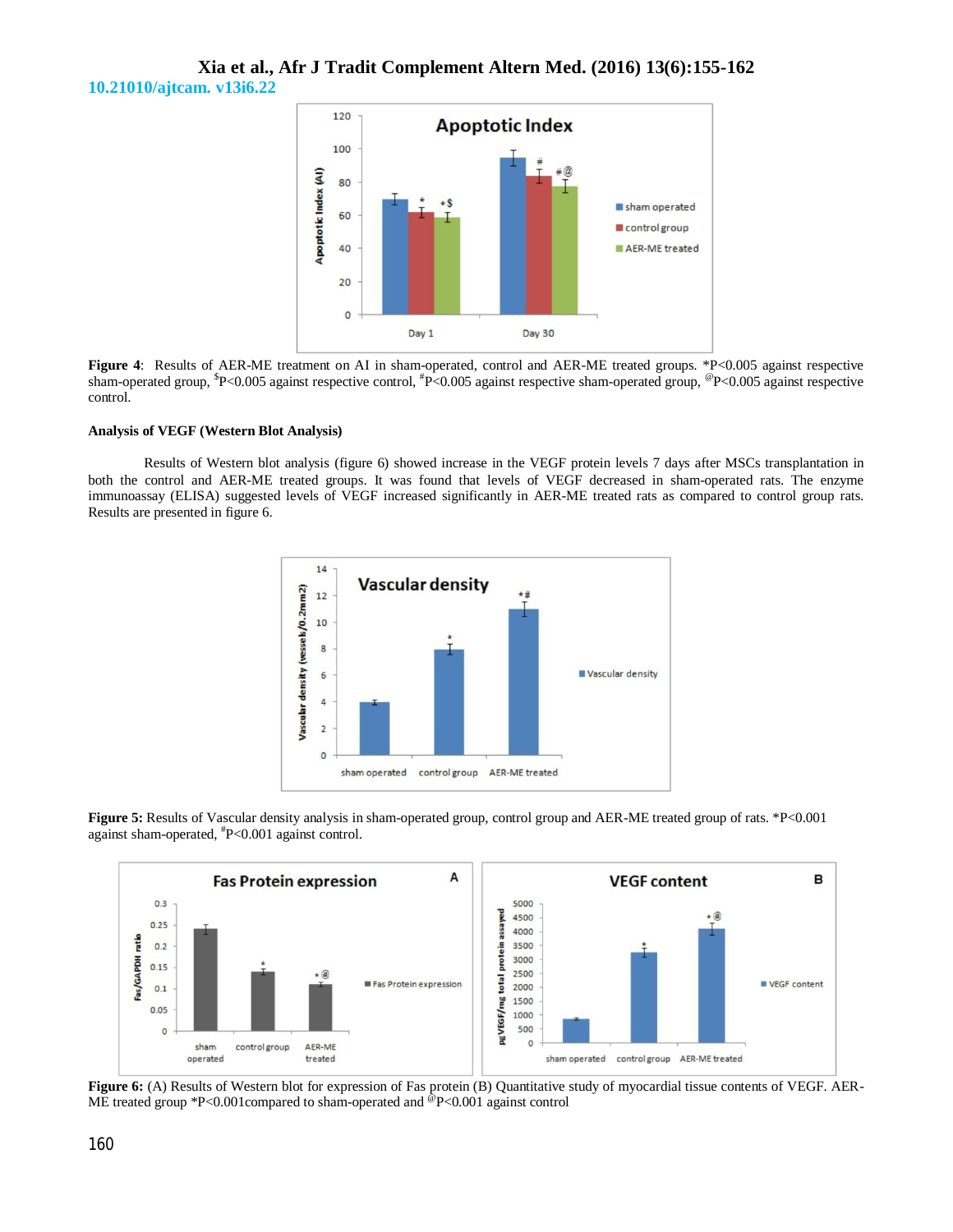**10.21010/ajtcam. v13i6.22**

## **Discussion**

Therapy involved with grafting of MSCs have found to improve heart functions in infracted animal models, the property is contributed by differentiation of MSC into myocardial cells. Differentiation is however required further for improved cardiac functions specifically in infracted zones of myocardia. The present research examined role of methanolic extract of *Ailanthus excelsa* Roxb (AER-ME) which was reported to have flavanoids. The study indicated MSCs transplantation in myocardial infracted rats followed by treatment of AER-ME ameliorates the cardiac functions in MI induced rats. This also confirms partial protective effect of AER-ME for the transplanted MSCs against the MI caused apoptosis and also the treatment of extract promotes the differentiation of grafted MSCs into cells of myocardia.

Literatures confirm presence of six flavonoids in methanolic extracts exhibiting ACE inhibitory and anti-inflammatory activity, the extract is documented to treat asthma and ulcers also Kumar et al. (2010). Literatures also support role of ACE inhibitors in expression of VEGF proteins in process of angiogenesis in myocardial infracted rats grafted with MSC Izuagie et al. 2015. Present study confirmed that AER-ME increases the expression of VEGF proteins and thereby enhancing survival and differentiation of transplanted MSCs into myocardial cells in infracted rats. The study concluded that supplementation improved cardiac functions as compared to untreated group of rats.

Induction of MI in rat models is often associated with cardiac inflammation; studies have confirmed that inflammation remains one of the main causes for death of grafted MSC in treatments associated with MI. Present study confirmed treatment of AER-ME significantly brought down the infiltration of inflammatory cells into the infracted zone of myocardium confirming its established antiinflammatory activity.

The treatment of extract confirmed the antioxidant property which was consistent with other studies performed *in vivo* and *in vitro* Kumar et al. (2010). The extract treated groups established significant antioxidant effects by showing enhanced activity levels of enzyme SOD, CAT and GSHpx and reduced levels for MDA. Study responded well with time and showed significant results after 30 days of treatments.

The study further confirmed protective effects of AER-ME against infract induced apoptosis of MSCs in the process of implantation in rats. The TUNEL-positive rate of the MSCs decreased significantly in rats subjected to AER-ME treatments and was inversely proportional with treatment time of AER-ME in rats.

The Fas protein expression studies were carried to determine the possible pathway of cell apoptosis. The studies concluded that treatment of AER-ME significantly down regulated the manifestation of Fas protein and was found to be inversely proportional to treatment regime of the AER-ME. Hence the studies partially confirm role of Fas signaling pathway as possible mechanism behind cell apoptosis, however further studies are required for a clear mechanism.

Evaluation of cardiac functions in infracted rats treated with AER-ME extract reveled improved cardiac functions. The vascular density increased significantly in both control and AER-ME treated rats grafted with MSC as compared to sham-operated rats, however the extent of angiogenesis was significantly high in AER-ME treated rats confirming a synergistic role of extract in angiogenesis.

The results of present work revealed protective role of AER-ME on MI which was followed by transplantation of MSCs. The study also established protective role of AER-ME extract for transplanted MSCs against the MI caused apoptosis. The study also confirmed Fas arbitrated pathway for cell apoptosis. Study established role of AER-ME against inflammation in infracted zones of myocardium. The results suggested that treatment reduced oxidative stress and also increased expression of VEGF protein and hence increased vascular density. The study proves promising role of AER-ME extract in MSC grafted MI therapy. However presence of six flavonoids in methanolic extract of *Ailanthus excelsa* Roxb increases need of further investigation with detailed mechanisms of specific flavonoids involved.

The present study concludes and evidences that AER-ME is able to ameliorate the cardiac function in myocardial infracted rats transplanted with MSCs. Study also established that treatment of AER-ME increased the endurance and differentiation of transplanted MSCs; the treatment also attenuated inflammation in tissues and reduced oxidative stress in the myocardial tissues of MI induced rats.

# **References**

- 1. Abdel-Latif, A., Bolli, R., Tleyjeh, I.M., Montori, V.M., Perin, E.C (2007). Adult bone marrow-derived cells for cardiac repair: a systematic review and metaanalysis. Arch Intern Med., 167: 989–997.
- 2. Albersen, M., Kendirci, M., Van der Aa. F., Hellstrom, W.J., Lue, T.F (2011). Multipotent Stromal Cell Therapy for Cavernous Nerve Injury-Induced Erectile Dysfunction. J Sex Med.
- 3. Bruder, S.P., Jaiswal, N., Haynesworth, S.E., (1997). Growth kinetics, self-renewal, and the osteogenic potential of purified human mesenchymal stem cells during extensive subcultivation and following cryopreservation. J Cell Biochem., 64: 278–294.
- 4. Bruder, S.P., Kurth, A.A., Shea, M., Hayes, W.C., Jaiswal, N., (1998). Bone regeneration by implantation of purified, cultureexpanded human mesenchymal stem cells. J Orthop Res 16:155–162.
- 5. Chatterjea, A., Meijer, G., van Blitterswijk, C., de Boer J., (2010) Clinical application of human mesenchymal stromal cells for bone tissue engineering. Stem Cells Int: 215625.
- 6. Chopra, R.N., Chopra, I.C., Handa, K.L., and Kapur, L.D., (1958). Chopra's Indigenous Drugs of India. 2nd Edn., UN. Dhar and Sons Private Ltd., Calcutta. 408.
- 7. Cohen, N. Y., Vernon, J., Yaghdjian, V., Hatcher, V. B. (1994). Longitudinal changes in myocardial basic fibroblast growth factor (FGF-2) activity following coronary artery ligation in the dog. J. Mol. Cell. Cardiol. **26**, 683-690.